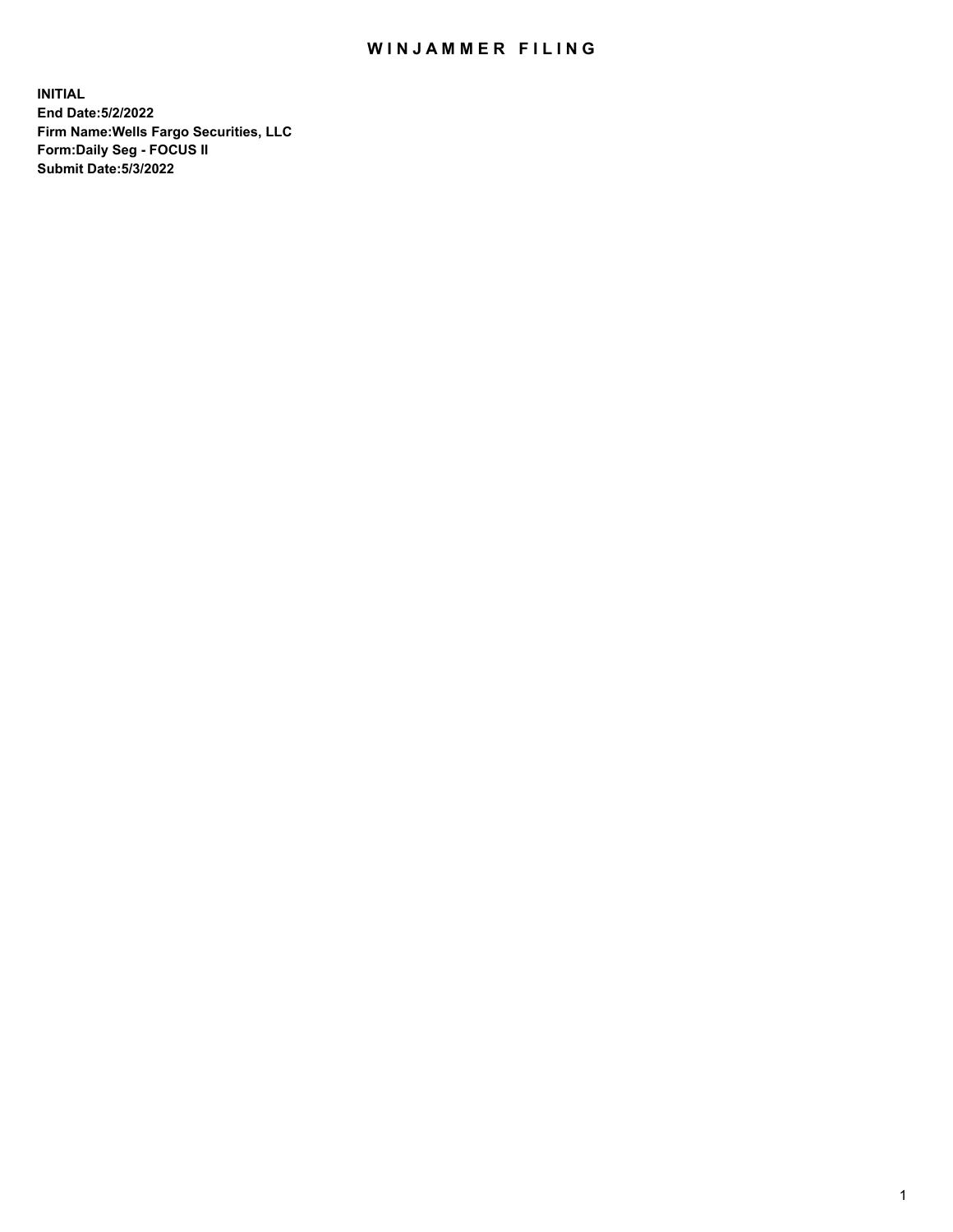**INITIAL End Date:5/2/2022 Firm Name:Wells Fargo Securities, LLC Form:Daily Seg - FOCUS II Submit Date:5/3/2022 Daily Segregation - Cover Page**

| Name of Company                                                                                                  | <b>Wells Fargo Securities LLC</b> |
|------------------------------------------------------------------------------------------------------------------|-----------------------------------|
| <b>Contact Name</b>                                                                                              | <b>James Gnall</b>                |
|                                                                                                                  |                                   |
| <b>Contact Phone Number</b>                                                                                      | 917-699-6822                      |
|                                                                                                                  |                                   |
| <b>Contact Email Address</b>                                                                                     | james.w.gnall@wellsfargo.com      |
|                                                                                                                  |                                   |
| FCM's Customer Segregated Funds Residual Interest Target (choose one):                                           |                                   |
| a. Minimum dollar amount: ; or                                                                                   | 105,000,000                       |
| b. Minimum percentage of customer segregated funds required:% ; or                                               | <u>0</u>                          |
| c. Dollar amount range between: and; or                                                                          | 00                                |
| d. Percentage range of customer segregated funds required between:% and%.                                        | 00                                |
| FCM's Customer Secured Amount Funds Residual Interest Target (choose one):                                       |                                   |
| a. Minimum dollar amount: ; or                                                                                   | 30,000,000                        |
| b. Minimum percentage of customer secured funds required:%; or                                                   | <u>0</u>                          |
| c. Dollar amount range between: and; or                                                                          | 00                                |
| d. Percentage range of customer secured funds required between: % and %.                                         | 0 <sub>0</sub>                    |
|                                                                                                                  |                                   |
| FCM's Cleared Swaps Customer Collateral Residual Interest Target (choose one):<br>a. Minimum dollar amount: ; or | 355,000,000                       |
| b. Minimum percentage of cleared swaps customer collateral required:% ; or                                       | <u>0</u>                          |
| c. Dollar amount range between: and; or                                                                          | <u>00</u>                         |
| d. Percentage range of cleared swaps customer collateral required between:% and%.                                | 00                                |
|                                                                                                                  |                                   |

Attach supporting documents CH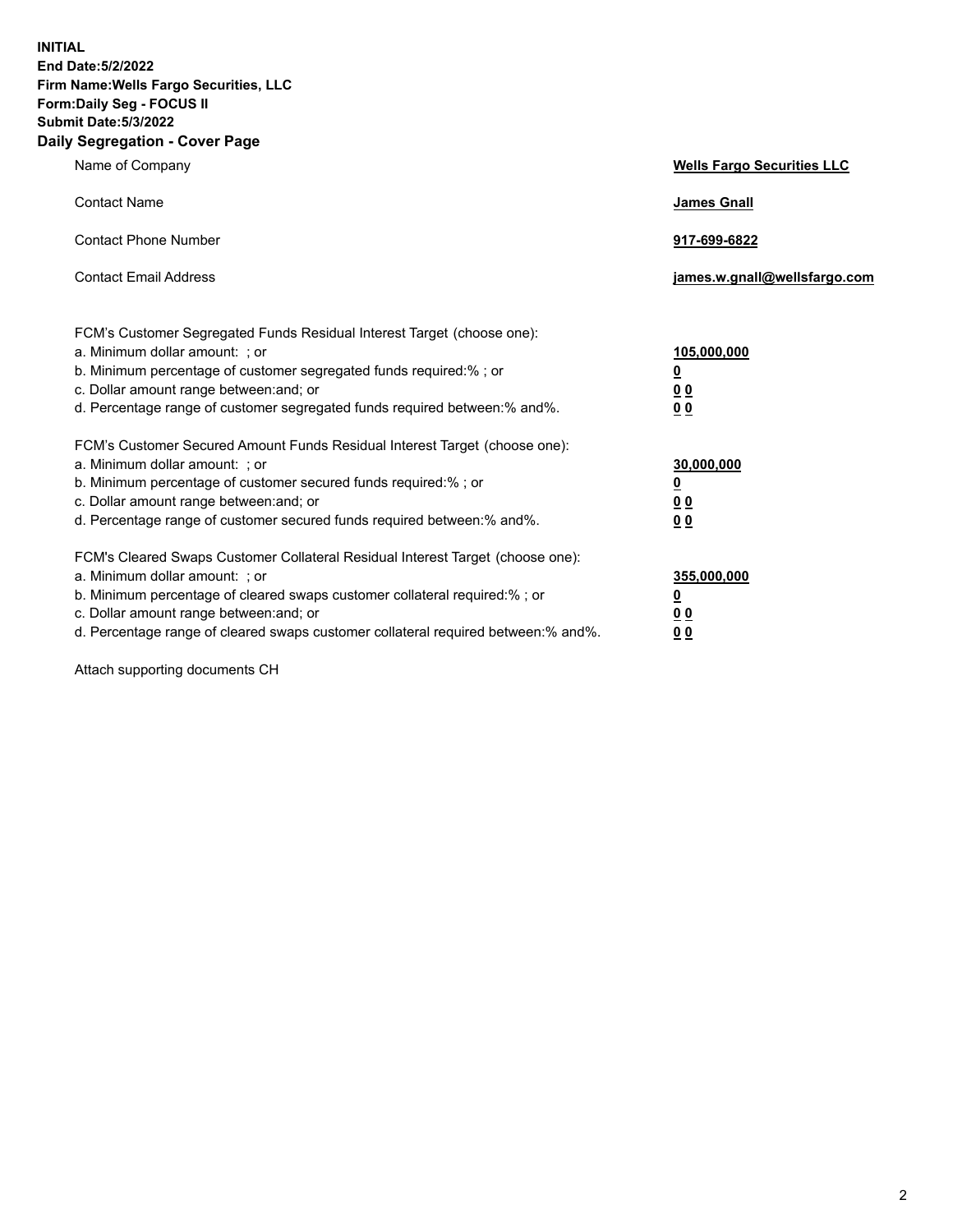**INITIAL End Date:5/2/2022 Firm Name:Wells Fargo Securities, LLC Form:Daily Seg - FOCUS II Submit Date:5/3/2022 Daily Segregation - Secured Amounts** Foreign Futures and Foreign Options Secured Amounts Amount required to be set aside pursuant to law, rule or regulation of a foreign government or a rule of a self-regulatory organization authorized thereunder **0** [7305] 1. Net ledger balance - Foreign Futures and Foreign Option Trading - All Customers A. Cash **725,417,007** [7315] B. Securities (at market) **387,993,239** [7317] 2. Net unrealized profit (loss) in open futures contracts traded on a foreign board of trade **-275,805,005** [7325] 3. Exchange traded options a. Market value of open option contracts purchased on a foreign board of trade **19** [7335] b. Market value of open contracts granted (sold) on a foreign board of trade **0** [7337] 4. Net equity (deficit) (add lines 1. 2. and 3.) **837,605,260** [7345] 5. Account liquidating to a deficit and account with a debit balances - gross amount **4,565,724** [7351] Less: amount offset by customer owned securities **-4,565,044** [7352] **680** [7354] 6. Amount required to be set aside as the secured amount - Net Liquidating Equity Method (add lines 4 and 5) **837,605,940** [7355] 7. Greater of amount required to be set aside pursuant to foreign jurisdiction (above) or line 6. **837,605,940** [7360] FUNDS DEPOSITED IN SEPARATE REGULATION 30.7 ACCOUNTS 1. Cash in banks A. Banks located in the United States **189,628,302** [7500] B. Other banks qualified under Regulation 30.7 **10,280,323** [7520] **199,908,625** [7530] 2. Securities A. In safekeeping with banks located in the United States **504,624,029** [7540] B. In safekeeping with other banks qualified under Regulation 30.7 **0** [7560] **504,624,029** [7570] 3. Equities with registered futures commission merchants A. Cash **-55,182,797** [7580] B. Securities **63,369,211** [7590] C. Unrealized gain (loss) on open futures contracts **105,747,606** [7600] D. Value of long option contracts **19** [7610] E. Value of short option contracts **0** [7615] **113,934,039** [7620] 4. Amounts held by clearing organizations of foreign boards of trade A. Cash **0** [7640] B. Securities **0** [7650] C. Amount due to (from) clearing organization - daily variation **0** [7660] D. Value of long option contracts **0** [7670] E. Value of short option contracts **0** [7675] **0** [7680] 5. Amounts held by members of foreign boards of trade A. Cash **452,567,025** [7700] B. Securities **0** [7710] C. Unrealized gain (loss) on open futures contracts **-304,479,237** [7720] D. Value of long option contracts **0** [7730] E. Value of short option contracts **0** [7735] **148,087,788** [7740] 6. Amounts with other depositories designated by a foreign board of trade **0** [7760] 7. Segregated funds on hand **0** [7765] 8. Total funds in separate section 30.7 accounts **966,554,481** [7770] 9. Excess (deficiency) Set Aside for Secured Amount (subtract line 7 Secured Statement Page 1 from Line 8)

- 10. Management Target Amount for Excess funds in separate section 30.7 accounts **30,000,000** [7780]
- 11. Excess (deficiency) funds in separate 30.7 accounts over (under) Management Target **98,948,541** [7785]

**128,948,541** [7380]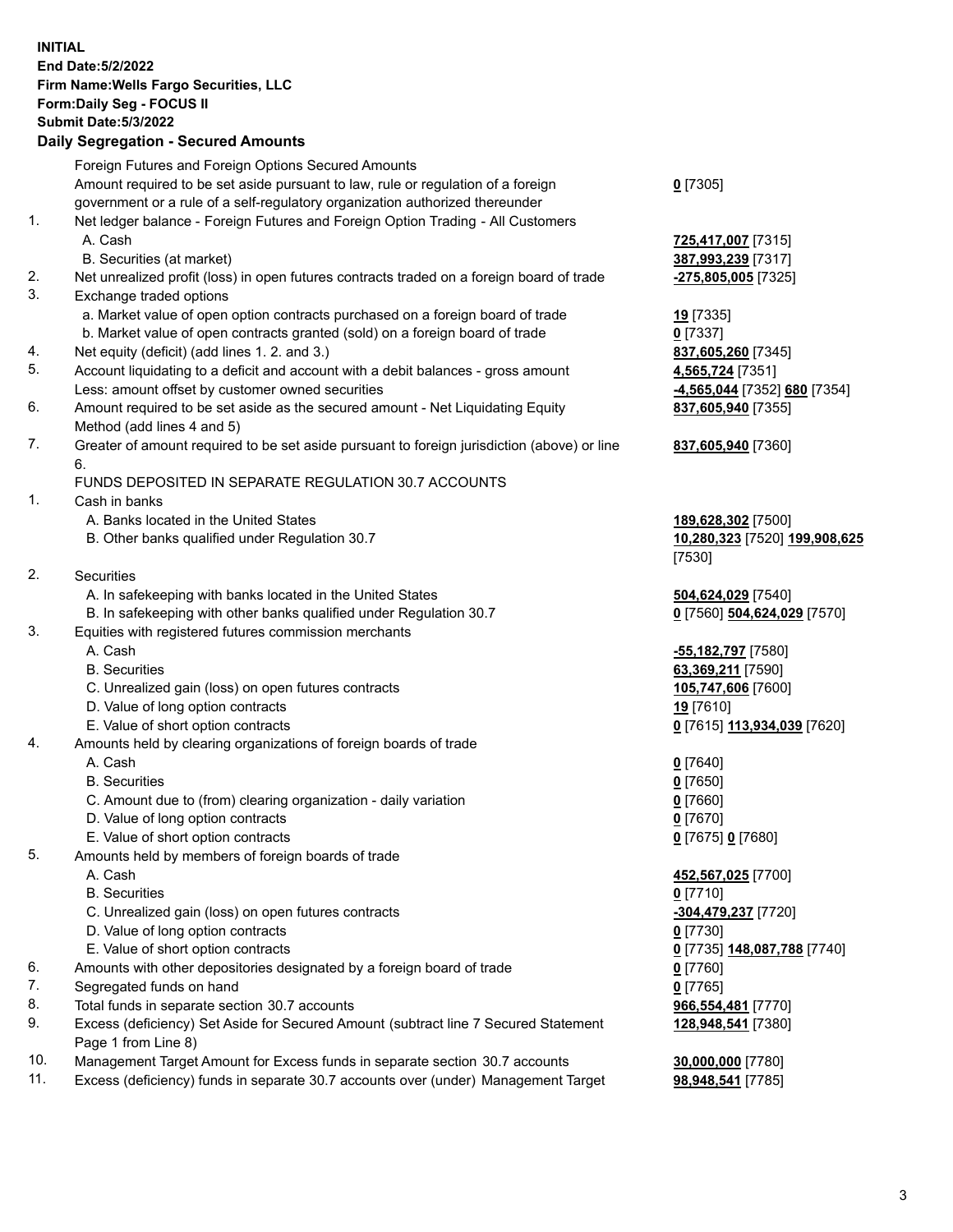|     | <b>INITIAL</b><br>End Date: 5/2/2022<br>Firm Name: Wells Fargo Securities, LLC<br>Form: Daily Seg - FOCUS II<br><b>Submit Date: 5/3/2022</b> |                                    |
|-----|----------------------------------------------------------------------------------------------------------------------------------------------|------------------------------------|
|     | Daily Segregation - Segregation Statement                                                                                                    |                                    |
|     | SEGREGATION REQUIREMENTS(Section 4d(2) of the CEAct)                                                                                         |                                    |
| 1.  | Net ledger balance                                                                                                                           |                                    |
|     | A. Cash                                                                                                                                      | 1,712,668,426 [7010]               |
|     | B. Securities (at market)                                                                                                                    | 1,858,315,167 [7020]               |
| 2.  | Net unrealized profit (loss) in open futures contracts traded on a contract market                                                           | 2,223,470,929 [7030]               |
| 3.  | Exchange traded options                                                                                                                      |                                    |
|     | A. Add market value of open option contracts purchased on a contract market                                                                  | 5,727,620,549 [7032]               |
|     | B. Deduct market value of open option contracts granted (sold) on a contract market                                                          | -5,677,893,861 [7033]              |
| 4.  | Net equity (deficit) (add lines 1, 2 and 3)                                                                                                  | 5,844,181,210 [7040]               |
| 5.  | Accounts liquidating to a deficit and accounts with                                                                                          |                                    |
|     | debit balances - gross amount                                                                                                                | 138,677,358 [7045]                 |
|     | Less: amount offset by customer securities                                                                                                   | -138,253,196 [7047] 424,162 [7050] |
| 6.  | Amount required to be segregated (add lines 4 and 5)                                                                                         | 5,844,605,372 [7060]               |
|     | FUNDS IN SEGREGATED ACCOUNTS                                                                                                                 |                                    |
| 7.  | Deposited in segregated funds bank accounts                                                                                                  |                                    |
|     | A. Cash                                                                                                                                      | 153,018,378 [7070]                 |
|     | B. Securities representing investments of customers' funds (at market)                                                                       | 860,890,325 [7080]                 |
|     | C. Securities held for particular customers or option customers in lieu of cash (at<br>market)                                               | 202,564,765 [7090]                 |
| 8.  | Margins on deposit with derivatives clearing organizations of contract markets                                                               |                                    |
|     | A. Cash                                                                                                                                      | 3,285,771,686 [7100]               |
|     | B. Securities representing investments of customers' funds (at market)                                                                       | 98,945,926 [7110]                  |
|     | C. Securities held for particular customers or option customers in lieu of cash (at<br>market)                                               | 1,655,750,402 [7120]               |
| 9.  | Net settlement from (to) derivatives clearing organizations of contract markets                                                              | 42,254,824 [7130]                  |
| 10. | Exchange traded options                                                                                                                      |                                    |
|     | A. Value of open long option contracts                                                                                                       | 5,727,620,549 [7132]               |
|     | B. Value of open short option contracts                                                                                                      | -5,677,893,861 [7133]              |
| 11. | Net equities with other FCMs                                                                                                                 |                                    |
|     | A. Net liquidating equity                                                                                                                    | $0$ [7140]                         |
|     | B. Securities representing investments of customers' funds (at market)                                                                       | $0$ [7160]                         |
|     | C. Securities held for particular customers or option customers in lieu of cash (at                                                          | $0$ [7170]                         |
|     | market)                                                                                                                                      |                                    |
| 12. | Segregated funds on hand                                                                                                                     | $0$ [7150]                         |
| 13. | Total amount in segregation (add lines 7 through 12)                                                                                         | 6,348,922,994 [7180]               |
| 14. | Excess (deficiency) funds in segregation (subtract line 6 from line 13)                                                                      | 504,317,622 [7190]                 |
| 15. | Management Target Amount for Excess funds in segregation                                                                                     | 105,000,000 [7194]                 |
| 16. | Excess (deficiency) funds in segregation over (under) Management Target Amount                                                               | 399,317,622 [7198]                 |
|     | Excess                                                                                                                                       |                                    |